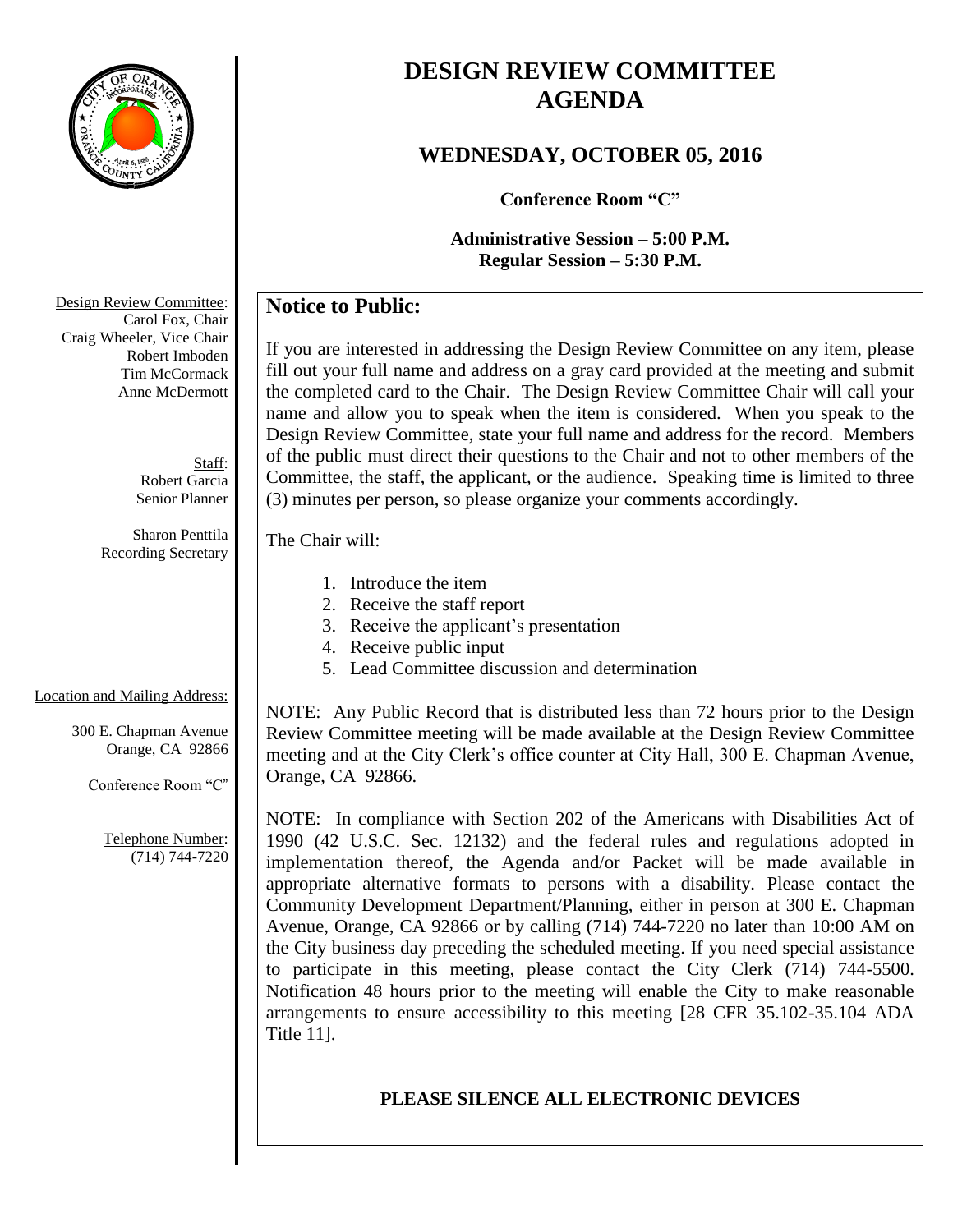The Committee holds an Administrative Session to receive general information from the staff and to conduct an initial review of Minutes of prior meetings. The Session is open to the public; however, no public testimony is taken and no decisions are made. Following the Administrative Session, the Regular Session will begin at 5:30 p.m.

- 1. Review of Agenda
- 2. Policy/Procedural Information
- 3. Review of Minutes: September 21, 2016

### **Regular Session - 5:30 P.M.**

## CALL TO ORDER:

## ROLL CALL:

### PUBLIC PARTICIPATION:

Opportunity for members of the public to address the Design Review Committee on matters not listed on the Agenda.

#### CONSENT ITEMS:

(1) APPROVAL OF MINUTES: September 21, 2016

All matters that are listed above as Consent Items are considered to be routine by the Design Review Committee and will be enacted by one motion. There will be no separate discussion of said items unless members of the Design Review Committee, staff, or the public request specific items to be removed from the Consent Items for separate action.

## AGENDA ITEMS:

Continued Items:

New Agenda Items:

## (2) DRC No. 4807-15 – Killefer Square

- A proposal to reuse a historic school building, listed in the National Register of Historic Places, and construct new buildings with 81 units of apartment-style student housing with a total of 354 beds. The applicant is requesting a third preliminary review by the DRC to receive feedback on the revised project, including rehabilitation of the historic building and the mass, scale and design of the new construction.
- 541 N. Lemon Street
- Staff Contact: Marissa Moshier, 714-744-7243, [mmoshier@cityoforange.org](mailto:mmoshier@cityoforange.org)
- DRC Action: Preliminary Review